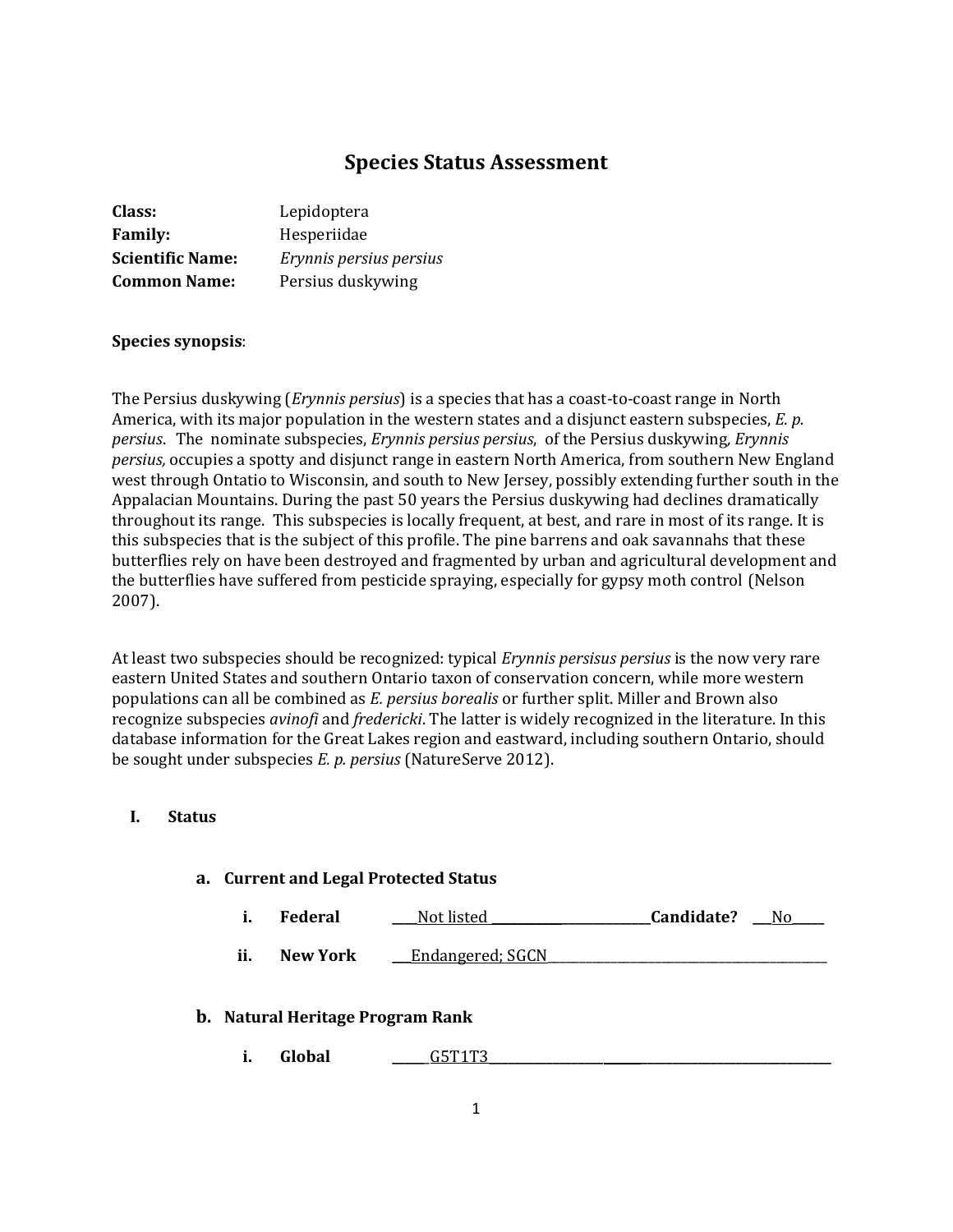|  | <b>New York</b> |  | <b>Tracked by NYNHP?</b> |  |
|--|-----------------|--|--------------------------|--|
|--|-----------------|--|--------------------------|--|

#### **Other Rank:**

None

### **Status Discussion:**

The Persius duskywing (ssp. *persius*) is in severe decline across its range and apparently extirpated in Ontario. It has Endangered status under state laws in Connecticut, Massachusetts, Minnesota, New Hampshire, New York, and Ohio and is listed as threatened in Michigan, which is probably its global stronghold. West of Pennsylvania, Persius duskywing is found mostly with, but is rarer than, the karner blue (*Lycaeides melissa samuelis*), a federally endangered butterfly.

#### **II. Abundance and Distribution Trends**

#### **a. North America**

**b**.

| i. Abundance                                                                          |  |  |  |  |
|---------------------------------------------------------------------------------------|--|--|--|--|
|                                                                                       |  |  |  |  |
| ii. Distribution:                                                                     |  |  |  |  |
| <u>X</u> declining increasing stable mush own                                         |  |  |  |  |
| Time frame considered: Last 50 years,                                                 |  |  |  |  |
| Moderate decline                                                                      |  |  |  |  |
|                                                                                       |  |  |  |  |
| Regional                                                                              |  |  |  |  |
| i. Abundance                                                                          |  |  |  |  |
|                                                                                       |  |  |  |  |
| ii. Distribution:                                                                     |  |  |  |  |
|                                                                                       |  |  |  |  |
| Regional Unit Considered: Mortheast Manual According to the Regional Unit Considered: |  |  |  |  |
|                                                                                       |  |  |  |  |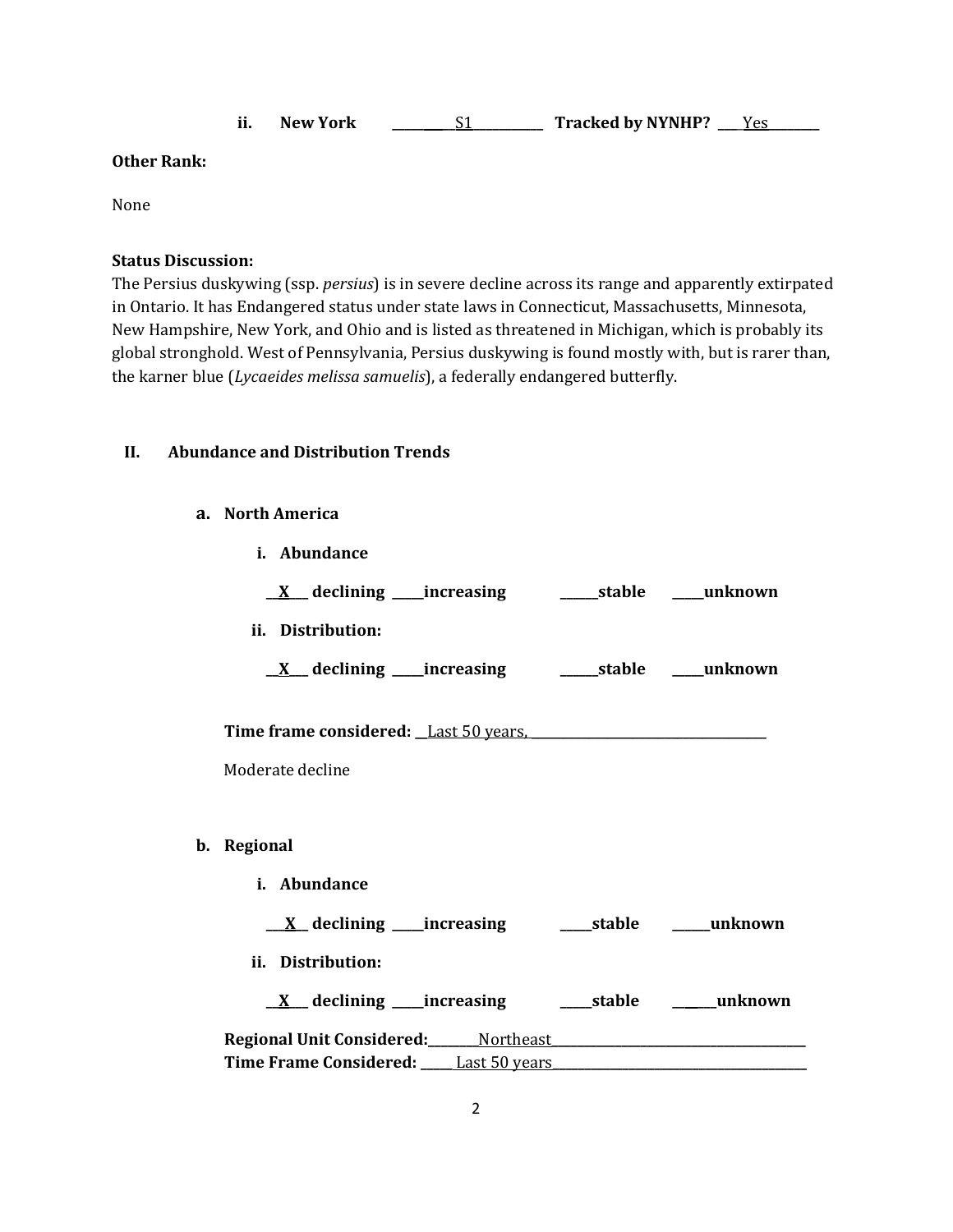Moderate decline

| Aujacent states and Trovinces                               |             |                                                                                                                                                                                                                                        |
|-------------------------------------------------------------|-------------|----------------------------------------------------------------------------------------------------------------------------------------------------------------------------------------------------------------------------------------|
| <b>CONNECTICUT</b>                                          | Not Present | No data <b>waxaa ka dhinaha dheed ah dheed ah duunad isaa</b> dheed ah duunka badan ah duunka badan ah duunka badan a<br>Dadka badan ah duunka badan ah duunka badan ah duunka badan ah duunka badan ah duunka badan ah duunka badan a |
| <i>i.</i> Abundance                                         |             |                                                                                                                                                                                                                                        |
|                                                             |             |                                                                                                                                                                                                                                        |
| ii. Distribution:                                           |             |                                                                                                                                                                                                                                        |
|                                                             |             |                                                                                                                                                                                                                                        |
|                                                             |             |                                                                                                                                                                                                                                        |
|                                                             |             |                                                                                                                                                                                                                                        |
| Moderate decline                                            |             |                                                                                                                                                                                                                                        |
| <b>MASSACHUSETTS</b>                                        | Not Present | No data <b>waxa</b>                                                                                                                                                                                                                    |
| i. Abundance                                                |             |                                                                                                                                                                                                                                        |
| ___declining ___increasing ___ <u>X__</u> stable ___unknown |             |                                                                                                                                                                                                                                        |
| ii. Distribution:                                           |             |                                                                                                                                                                                                                                        |
|                                                             |             |                                                                                                                                                                                                                                        |
|                                                             |             |                                                                                                                                                                                                                                        |
|                                                             |             |                                                                                                                                                                                                                                        |

**c. Adjacent States and Provinces**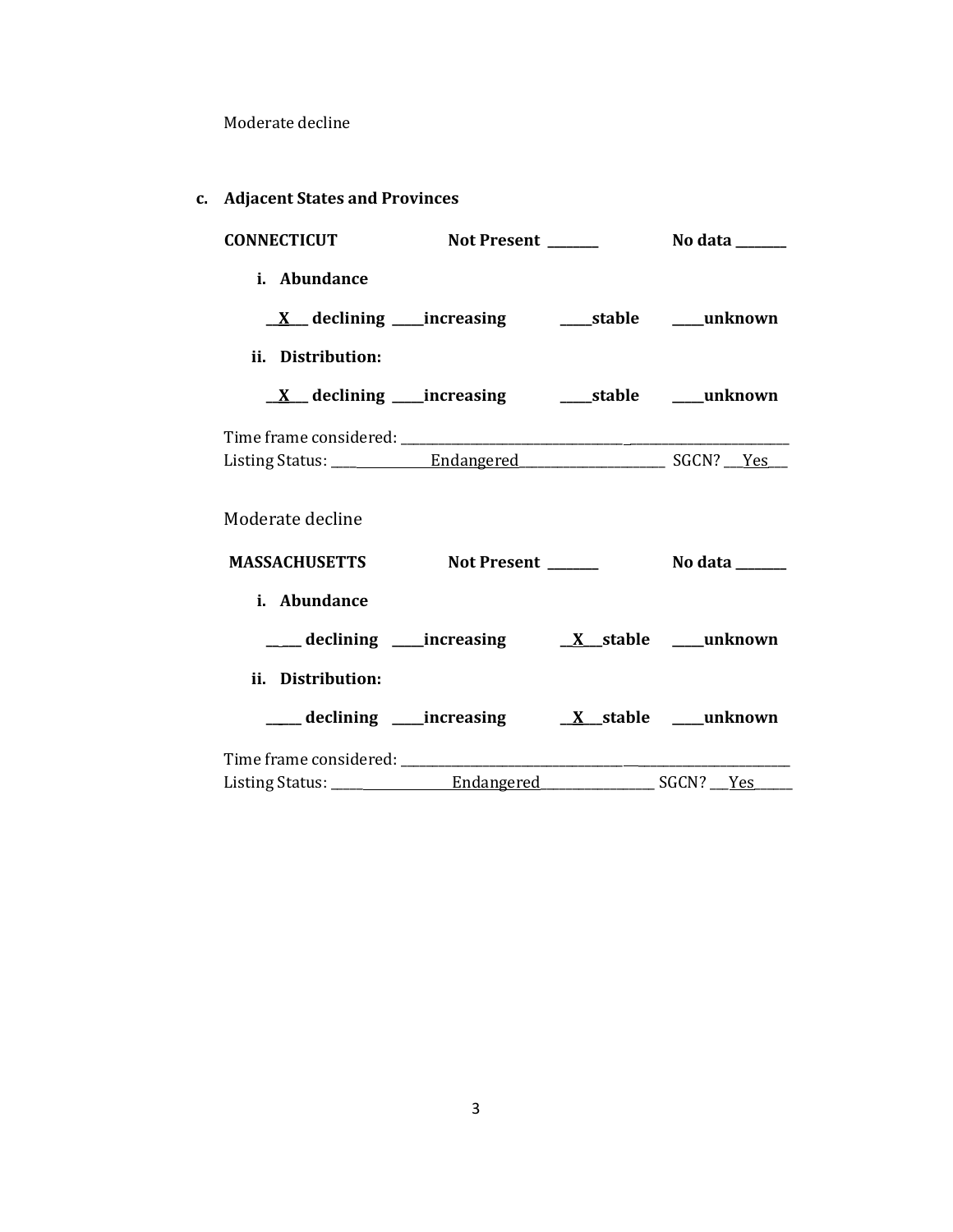|                | <b>NEW JERSEY</b>   | Not Present ______                                               | No data __ <u>X</u> ____        |
|----------------|---------------------|------------------------------------------------------------------|---------------------------------|
|                | i. Abundance        |                                                                  |                                 |
|                |                     |                                                                  |                                 |
|                | ii. Distribution:   |                                                                  |                                 |
|                |                     | ___ declining ____increasing ______stable __ <u>X</u> __ unknown |                                 |
|                |                     |                                                                  |                                 |
| <b>ONTARIO</b> |                     |                                                                  |                                 |
|                | i. Abundance        |                                                                  |                                 |
|                |                     |                                                                  |                                 |
|                | ii. Distribution:   |                                                                  |                                 |
|                |                     |                                                                  |                                 |
|                |                     |                                                                  |                                 |
|                | <b>PENNSYLVANIA</b> |                                                                  |                                 |
|                | i. Abundance        |                                                                  |                                 |
|                |                     | ___ declining ____increasing ______stable ___ X_unknown          |                                 |
|                | ii. Distribution:   |                                                                  |                                 |
|                |                     | ___ declining ____increasing ______stable ____X_unknown          |                                 |
|                |                     |                                                                  |                                 |
| <b>VERMONT</b> |                     | Not Present $X_{-}$                                              | No data _______                 |
| <b>QUEBEC</b>  |                     |                                                                  | Not Present $X$ No data _______ |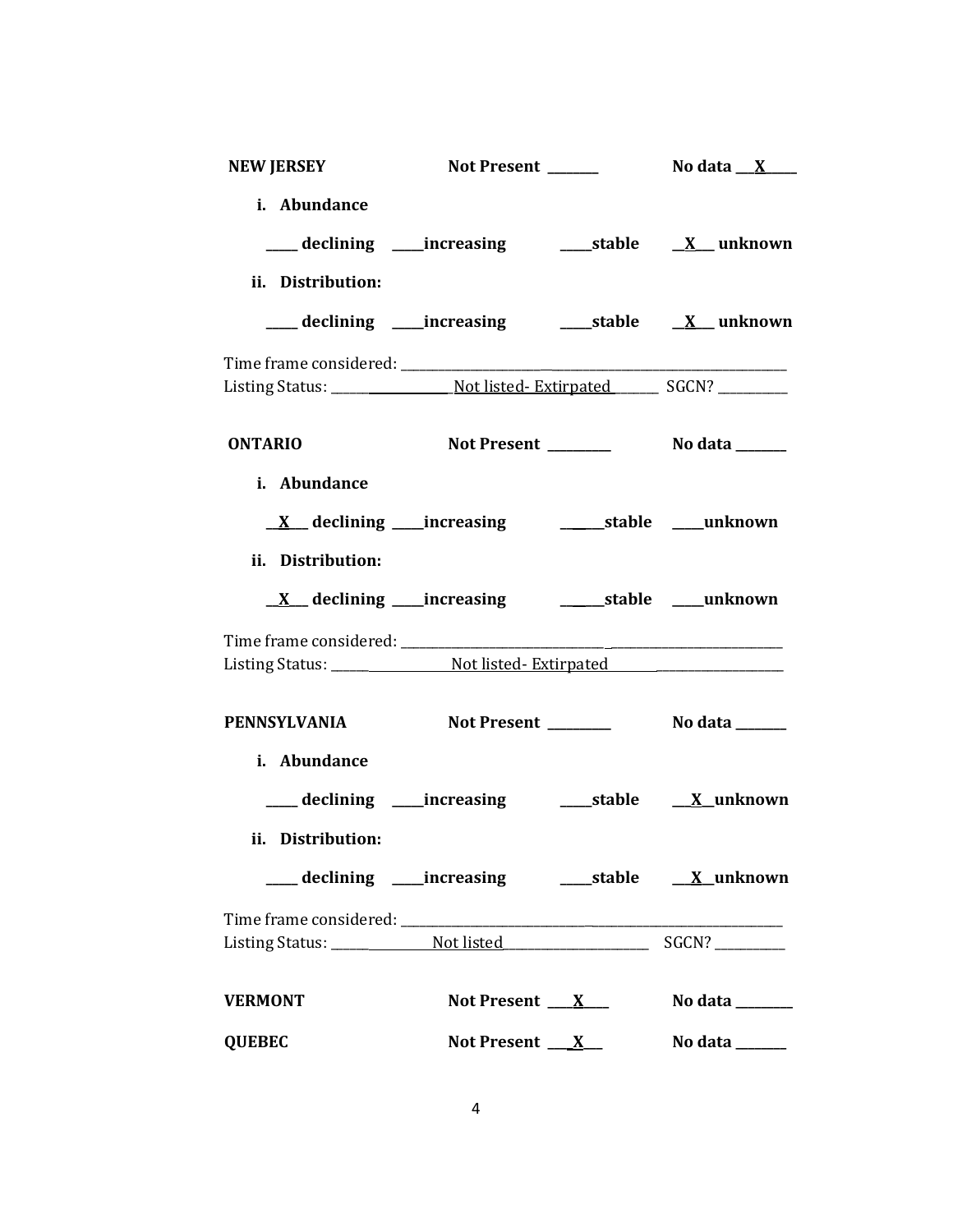| d. NEW YORK                      |        | No data          |
|----------------------------------|--------|------------------|
| <i>i.</i> Abundance              |        |                  |
| ___ declining _____increasing    | stable | <u>X</u> unknown |
| ii. Distribution:                |        |                  |
| ____ declining ______ increasing |        | stable X unknown |
| Time frame considered:           |        |                  |

# **Monitoring in New York.**

None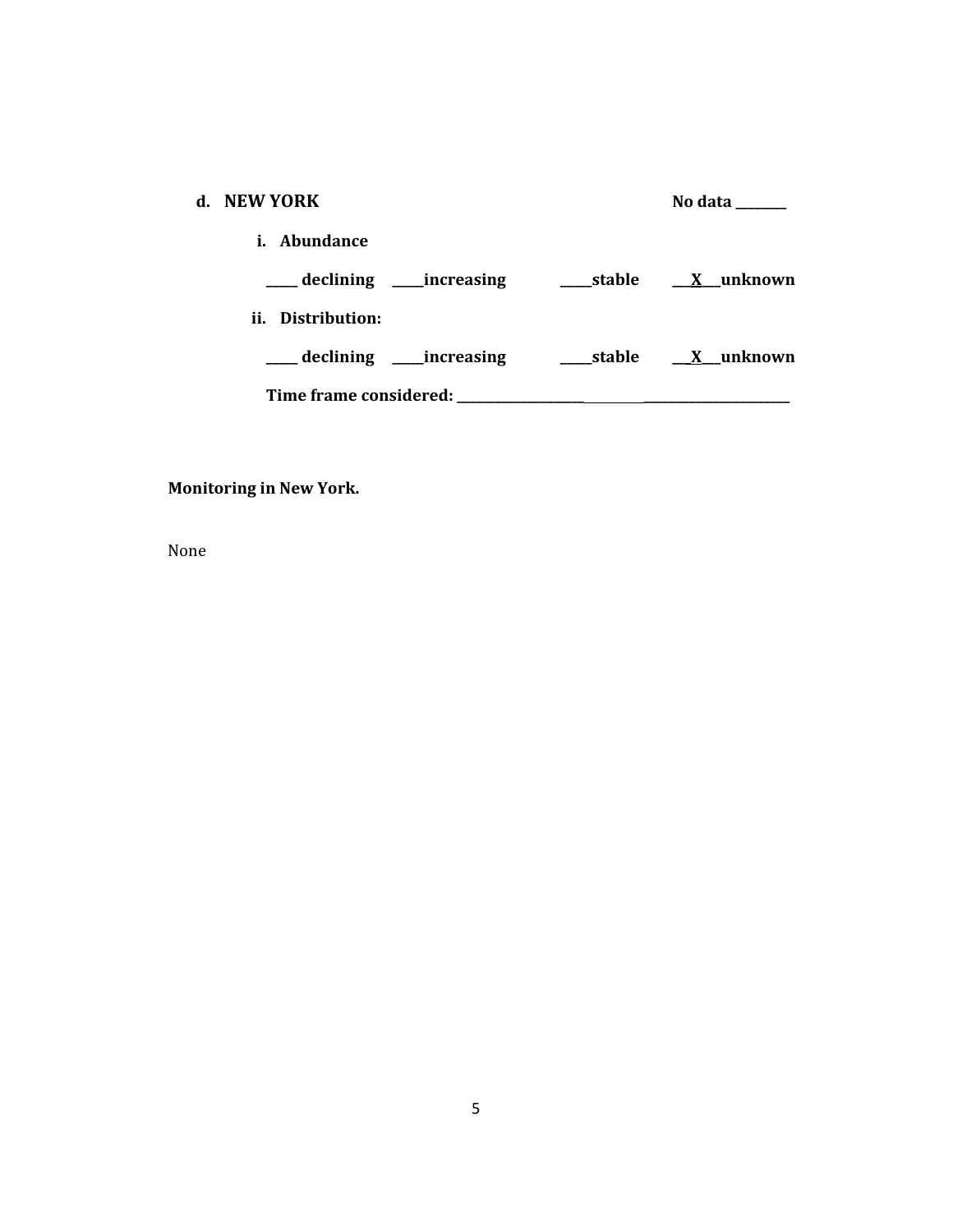

**Trends Discussion** (attach map of North American/regional and New York distribution)**:**

**Figure 1.** Conservation status of the persius duskywing in North America (NatureServe 2012). Map is of *Erynnis persius* ; none available for *Erynnis persius persius* .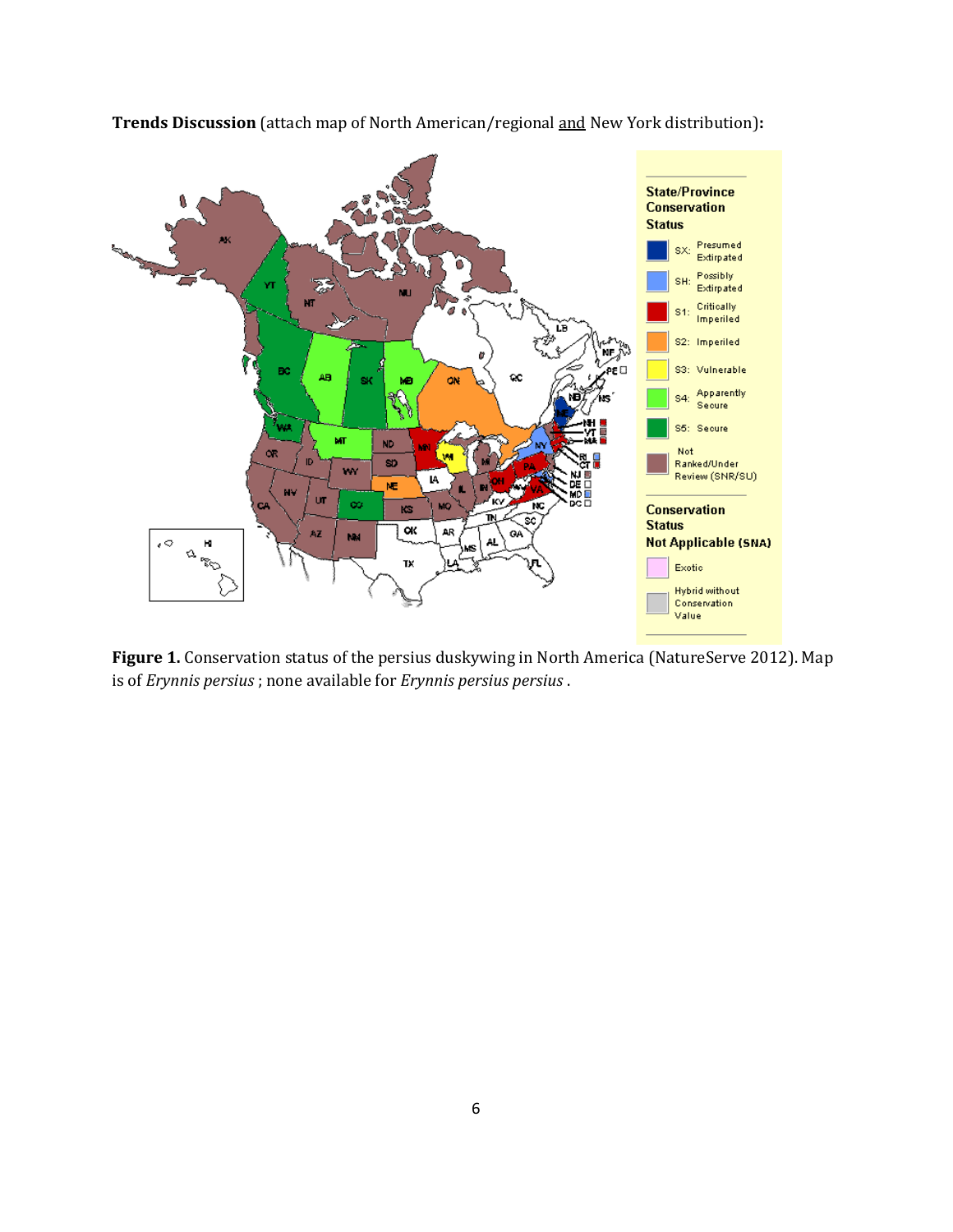

**Figure 2**. Known distribution of persius duskywing in New York (New York Nature Explorer).

# **III. New York Rarity, if known:**

| Historic      | # of Animals | # of Locations | % of State |
|---------------|--------------|----------------|------------|
| prior to 1970 |              | 3 counties     | 10%        |
| prior to 1980 |              | 3 counties     |            |
| prior to 1990 |              |                |            |

#### **Details of historic occurrence:**

Yates County – 1918; Albany County – 1963; Suffolk County – 1966; Erie County – 1970; Genesee County – 1970; Niagara County – 1970.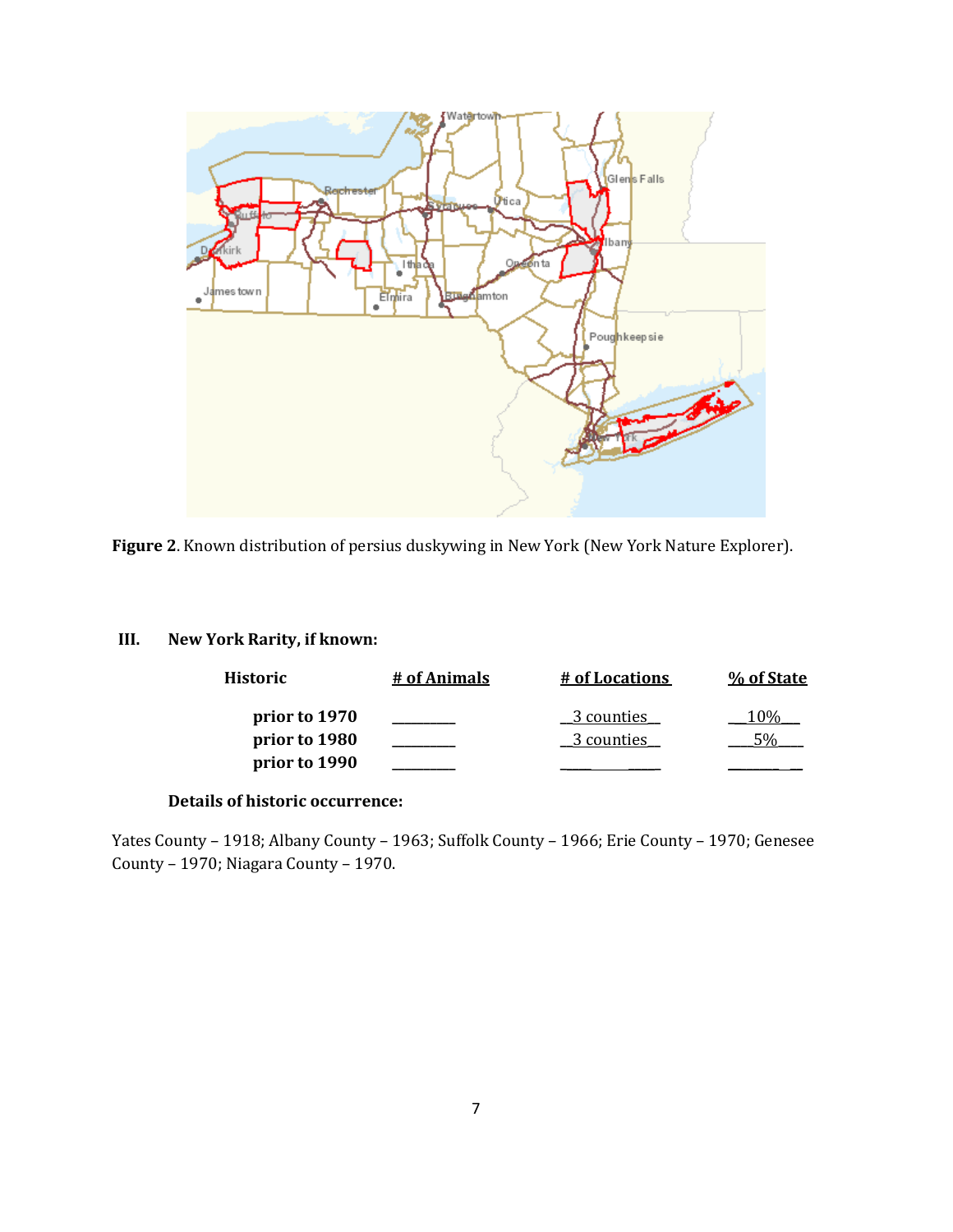|                                           | <b>Current</b>                                           | # of Animals                                             |        | # of Locations                            | % of State |
|-------------------------------------------|----------------------------------------------------------|----------------------------------------------------------|--------|-------------------------------------------|------------|
|                                           |                                                          |                                                          |        | 1 county                                  | $5\%$      |
|                                           | <b>Details of current occurrence:</b>                    |                                                          |        |                                           |            |
| Saratoga County - 2001                    |                                                          |                                                          |        |                                           |            |
|                                           |                                                          | New York's Contribution to Species North American Range: |        |                                           |            |
|                                           |                                                          |                                                          |        |                                           |            |
|                                           | <b>Distribution</b> (percent of NY where species occurs) |                                                          |        | <b>Abundance</b> (within NY distribution) |            |
| $\mathsf{X}$                              | $0 - 5%$                                                 |                                                          |        | abundant                                  |            |
|                                           | 6-10%                                                    |                                                          |        | common                                    |            |
|                                           | 11-25%                                                   |                                                          |        | fairly common                             |            |
|                                           | 26-50%                                                   |                                                          |        | uncommon                                  |            |
|                                           | >50%                                                     |                                                          | X rare |                                           |            |
| NY's Contribution to North American range |                                                          |                                                          |        |                                           |            |
|                                           | $0 - 5%$                                                 |                                                          |        |                                           |            |
| X.                                        | 6-10%                                                    |                                                          |        |                                           |            |

- \_\_\_\_ 11-25%
- $-26 50%$
- $\frac{1}{2}$  >50%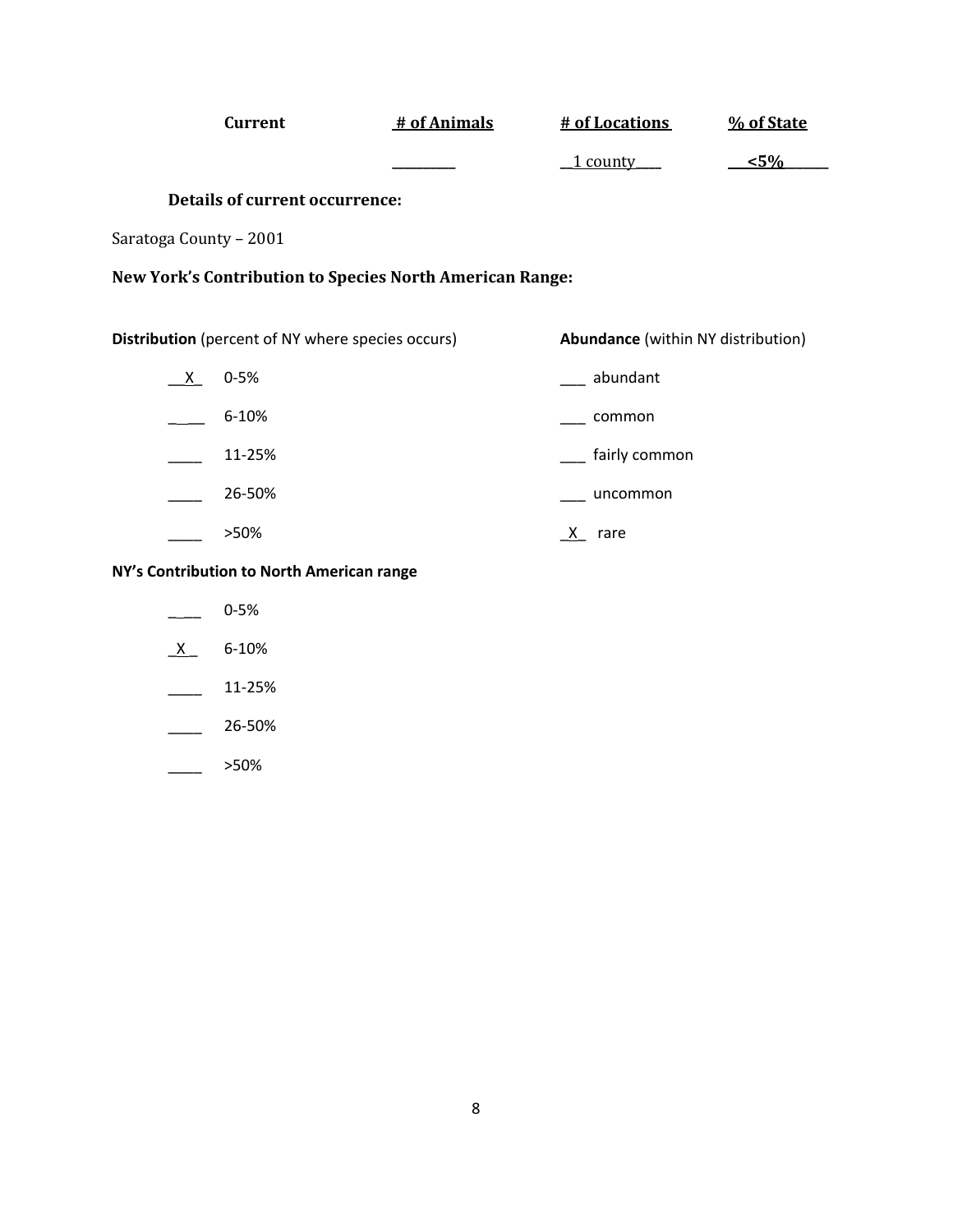**Classification of New York Range**

**\_\_X\_\_ Core**

**\_\_\_\_\_ Peripheral**

**\_\_\_\_\_ Disjunct**

**Distance to core population:**

**IV. Primary Habitat or Community Type:** 

- **1.** Pine barrens
- **2.** Powerline

**Habitat or Community Type Trend in New York:**

| <u>X</u> Declining              | <b>Stable</b> | Increasing | Unknown |
|---------------------------------|---------------|------------|---------|
| Time frame of decline/increase: |               |            |         |
| <b>Habitat Specialist?</b>      |               | <b>Yes</b> | No      |
| <b>Indicator Species?</b>       |               | Yes        | No      |

**\_\_\_\_\_\_\_\_\_\_\_\_\_**

## **Habitat Discussion:**

Habitats for the eastern subspecies of Persius duskywing include pine barrens, oak savanna, and other open, sunny locations (such as powerline rights of way) where its larval hostplants grow. They are also found in marshes. The duskywings will use a wide range of legumes as hostplants, principally wild (sundial) lupine (*Lupinus perennis*) and wild indigo (horseflyweed) (*Baptisia tinctoria*) (Shepherd 2005).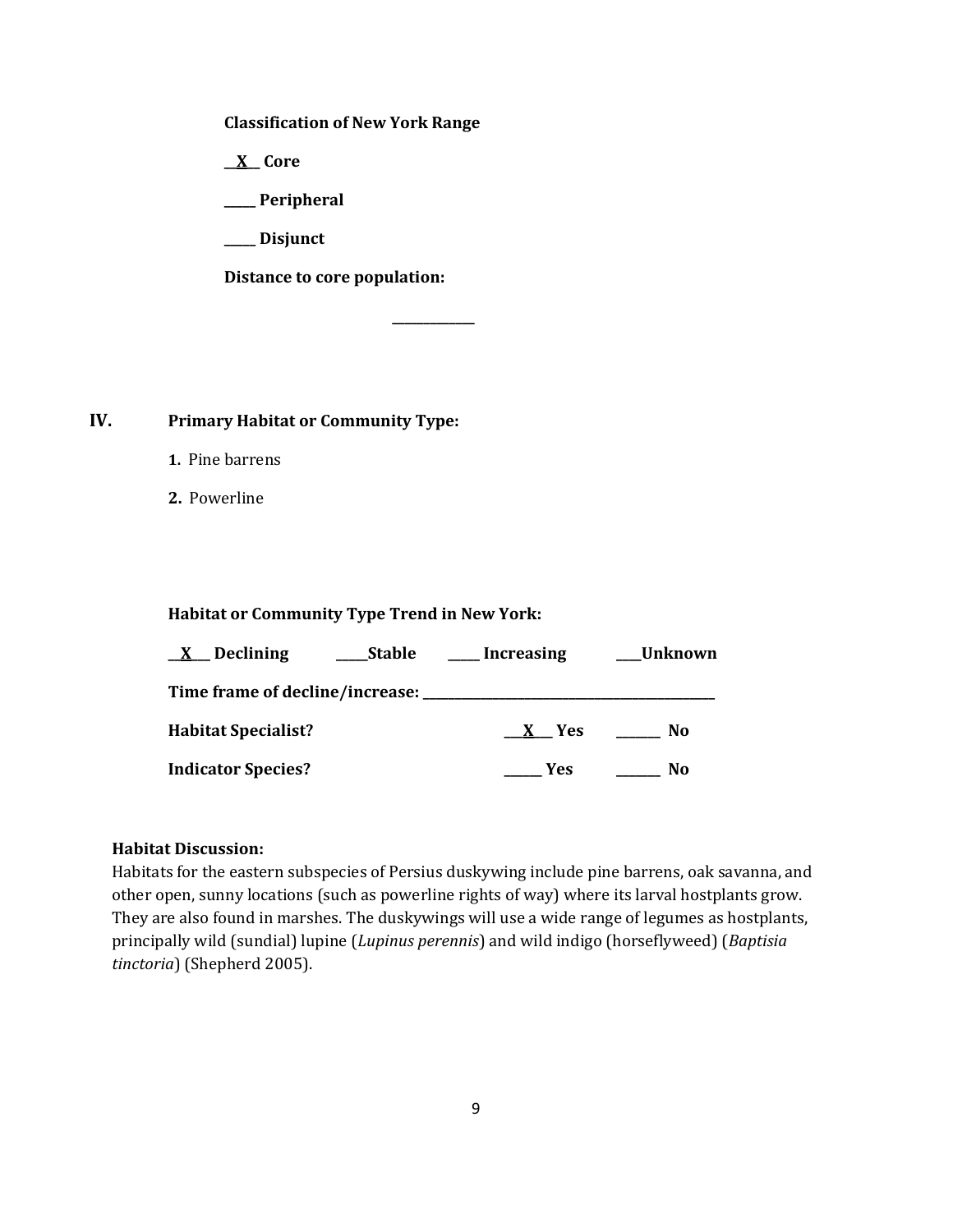- **V. New York Species Demographics and Life History**
	- **\_\_\_X\_\_\_ Breeder in New York**
		- **\_\_X\_\_\_ Summer Resident**

**\_\_X\_\_\_ Winter Resident**

**\_\_\_\_\_ Anadromous**

**\_\_\_\_\_ Non-breeder in New York**

- **\_\_\_\_\_ Summer Resident**
- **\_\_\_\_\_ Winter Resident**
- **\_\_\_\_\_ Catadromous**
- **\_\_\_\_\_ Migratory only**
- **\_\_\_\_\_Unknown**

### **Species Demographics and Life History Discussion:**

There is one flight season from April to June. In hilly areas, males will perch on hilltops, usually sitting on twigs or on the ground, to find females. The eggs are laid singly on the underside of hostplant leaves. Caterpillars may hatch as late as July. They feed on leaves and live in shelters made by rolling or tying leaves together. They hibernate as fully grown caterpillars in leaf shelters (Shepherd 2005).

### **VI. Threats:**

Much of its original savanna or barrens habitat has been destroyed by development or degraded by succession. Fragmentation of the landscape from larger suitable habitats to smaller, sometimes isolated, habitats is also implicated in its decline (Shepherd 2005).

The use of pesticides for gypsy moth suppression is implicated in the decline of Persius duskywing in New England. Records indicate that the butterfly was significantly less rare from the 1800s to the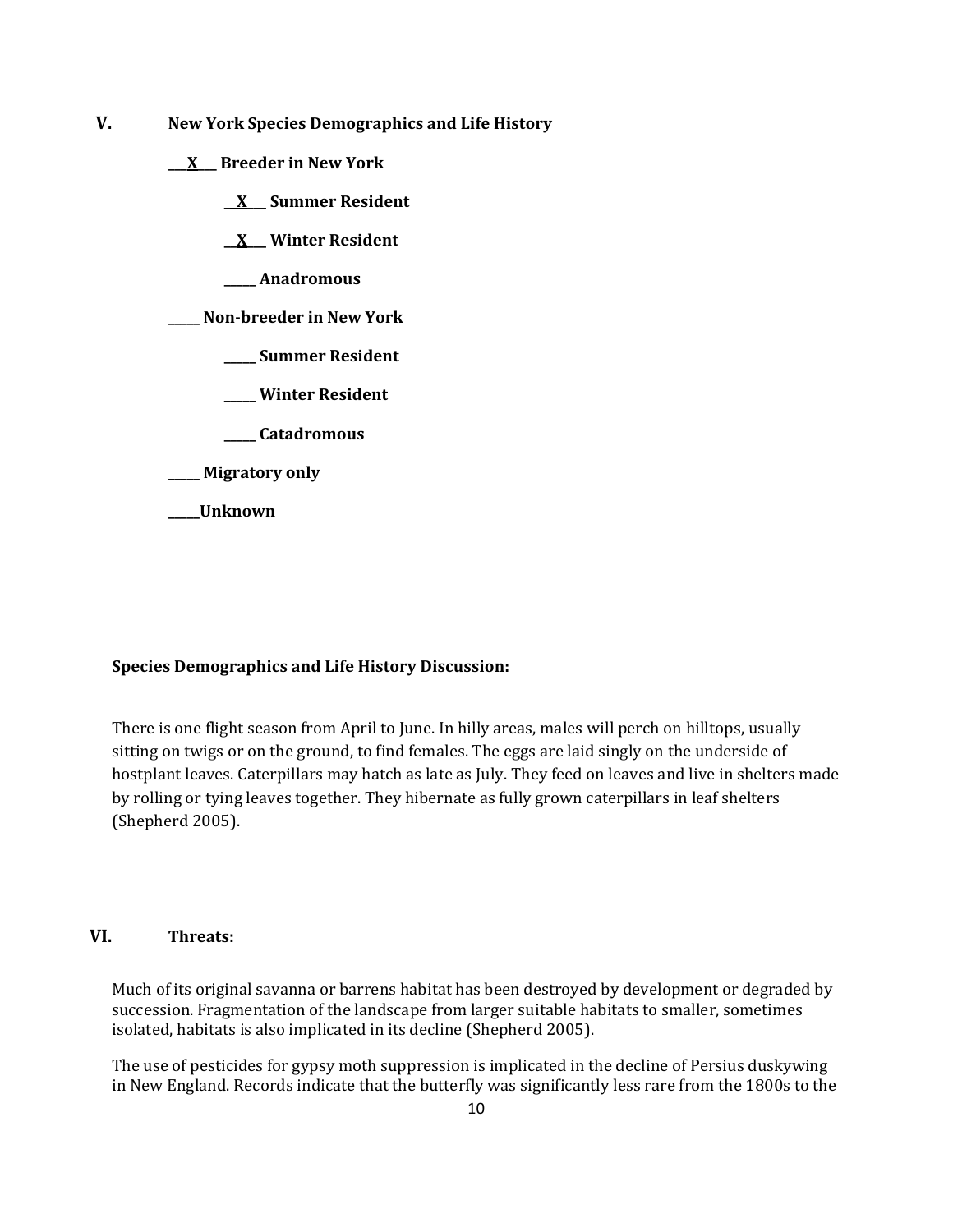1940s than from the 1950s—when massive DDT spraying was done to control the moth—onwards. The use of Btk has reduced the overall impact of gypsy moth control but still threatens populations of Persius duskywing, especially when they occupy forest-edge habitats (Shepherd 2005).

Given the reliance of Persius duskywing on wild lupine for larval survival, it is also worth noting the status of this plant. *Lupinus perennis* is on the endangered and threatened species lists for several states in which Persius duskywing is recorded: Iowa, Maine, New Hampshire, Pennsylvania, and Vermont. New Hampshire includes both the lupine and the butterfly on their state lists (Shepherd 2005).

Persius duskywing was classified as "moderately vulnerable" to predicted climate change in an assessment of vulnerability conducted by the New York Natural Heritage Program. Its abundance and/or range extent within geographical area assessed likely to decrease by 2050 (Schlesinger et al. 2011).

## **Are there regulatory mechanisms that protect the species or its habitat in New York?**



The Persius duskywing is listed as an endangered species in New York and is protected by Environmental Conservation Law (ECL) section 11-0535 and the New York Code of Rules and Regulations (6 NYCRR Part 182). A permit is required for any proposed project that may result in a take of a species listed as Threatened or Endangered, including, but not limited to, actions that may kill or harm individual animals or result in the adverse modification, degradation or destruction of habitat occupied by the listed species.

While legislation protects the species, provisions for the protection and management of habitat are incomplete.

# **Describe knowledge of management/conservation actions that are needed for recovery/conservation, or to eliminate, minimize, or compensate for the identified threats:**

Populations are often small and local and generally need conservation attention. Populations should be monitored and conserved. As with many butterflies, protection and management of their habitat to ensure the presence of hostplant populations is the primary need. The successional nature of the habitat means that appropriate vegetation management is important due to the impact from actions such as overgrazing or badly timed prescribed fire. Habitat should be managed by mechanical disturbance or infrequent burns to maintain populations of the hostplants; poorly managed burns can damage duskywing populations (Shepherd 2005).

Gyspy moth suppression programs must consider the impacts on Persius duskywing populations (Shepherd 2005).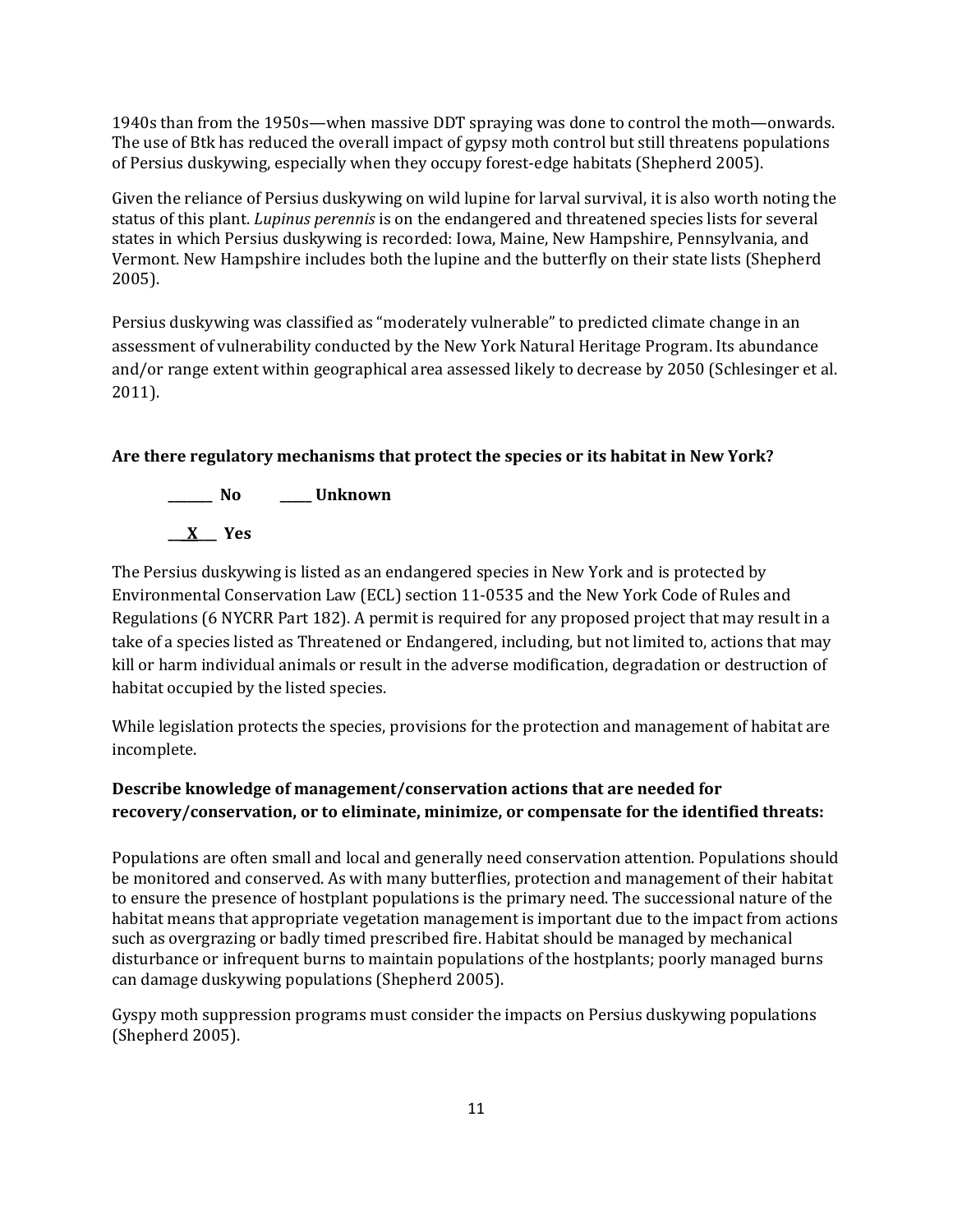Where the karner blue also exists (from New York to Wisconsin), many habitat areas are receiving management or protection. Ironically, the federally listed karner blue may now be more abundant that the non-listed Persius duskywing in this region (Shepherd 2005).

Surveys for unidentified populations in all states where it is recorded would be useful and, in particular, surveys in those states and provinces from where it is extirpated should be done. Research into the impacts of habitat management, especially the use of fire, is a priority (Shepherd 2005).

Conservation actions following IUCN taxonomy are categorized in the table below.

| <b>Conservation Actions</b>    |                                       |  |
|--------------------------------|---------------------------------------|--|
| <b>Action Category</b>         | <b>Action</b>                         |  |
| Law and Policy                 | Policies and Regulations              |  |
| <b>Education and Awareness</b> | Training                              |  |
| <b>Education and Awareness</b> | <b>Awareness &amp; Communications</b> |  |
| Land/Water Protection          | Site/Area Protection                  |  |
| Land/Water Protection          | Resource/Habitat Protection           |  |
| Land/Water Management          | Site/Area Management                  |  |
| Land/Water Management          | Invasive/Problematic Species Control  |  |
| Land/Water Protection          | Site/Area Protection                  |  |

The Comprehensive Wildlife Conservation Strategy (NYSDEC 2005) includes recommendations for the following actions for other butterflies, and for the persius duskywing in particular.

#### **Fact sheet:**

\_\_\_\_ Develop fact sheets and other outreach material to educate the public about species at risk Lepidoptera.

### **Habitat management:**

Determine best management regimes for species in each locality.

## **Habitat research:**

- Determine precise habitat needs of all life stages.
- Ascertain food plants.
- Determine the relationship between food availability and species numbers.

### **Invasive species control:**

- Identify species which impact negatively on butterfly populations.
- Determine the best control method for those exotic species with minimal repercussions for butterfly populations.